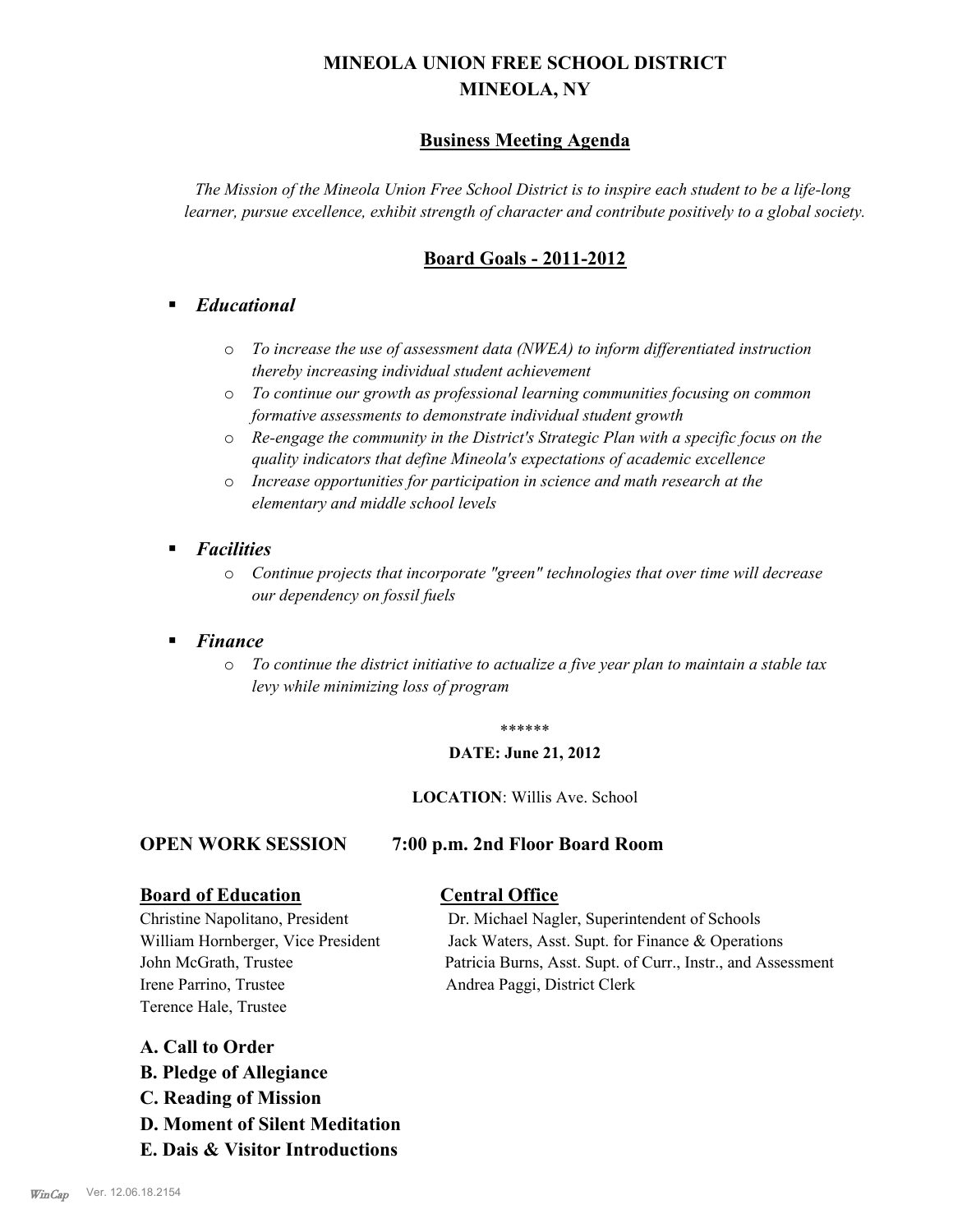#### **F. High School Sctudent Organiaton Report**

#### **G. Old Business**

#### **H. New Business**

**RESOLUTION #81 - BE IT RESOLVED** that the Board of Education of the Mineola Union Free School District hereby directs the Assistant Superintendent for Finance and Operations to take the necessary action to transfer surplus money as of June 30, 2012 from the District's unassigned fund balance into the following Reserve Funds, in an amount not to exceed \$400,000 to each Reserve:

-Capitol Reserve

-Employee Benefit Accrued Liability Reserve

-Workers Compensation

| <b>Motion:</b><br>Second: |     |  |
|---------------------------|-----|--|
| Yes:                      | No: |  |
|                           |     |  |
|                           |     |  |
|                           |     |  |
| Passed:                   |     |  |

# **Policy- Second Reading & Adoption of Policy 5330 - Dignity for All Students**

**RESOLUTION #82 - BE IT RESOLVED** that the Board of Education of the Mineola Union Free School District waives the second formal reading of Policy #5330(Dignity for All Students) due to its availability on the information table and moves its adoption.

| <b>Motion:</b><br>Second: |     |  |
|---------------------------|-----|--|
| Yes:                      | No: |  |
|                           |     |  |
|                           |     |  |
|                           |     |  |
|                           |     |  |
|                           |     |  |
| Passed:                   |     |  |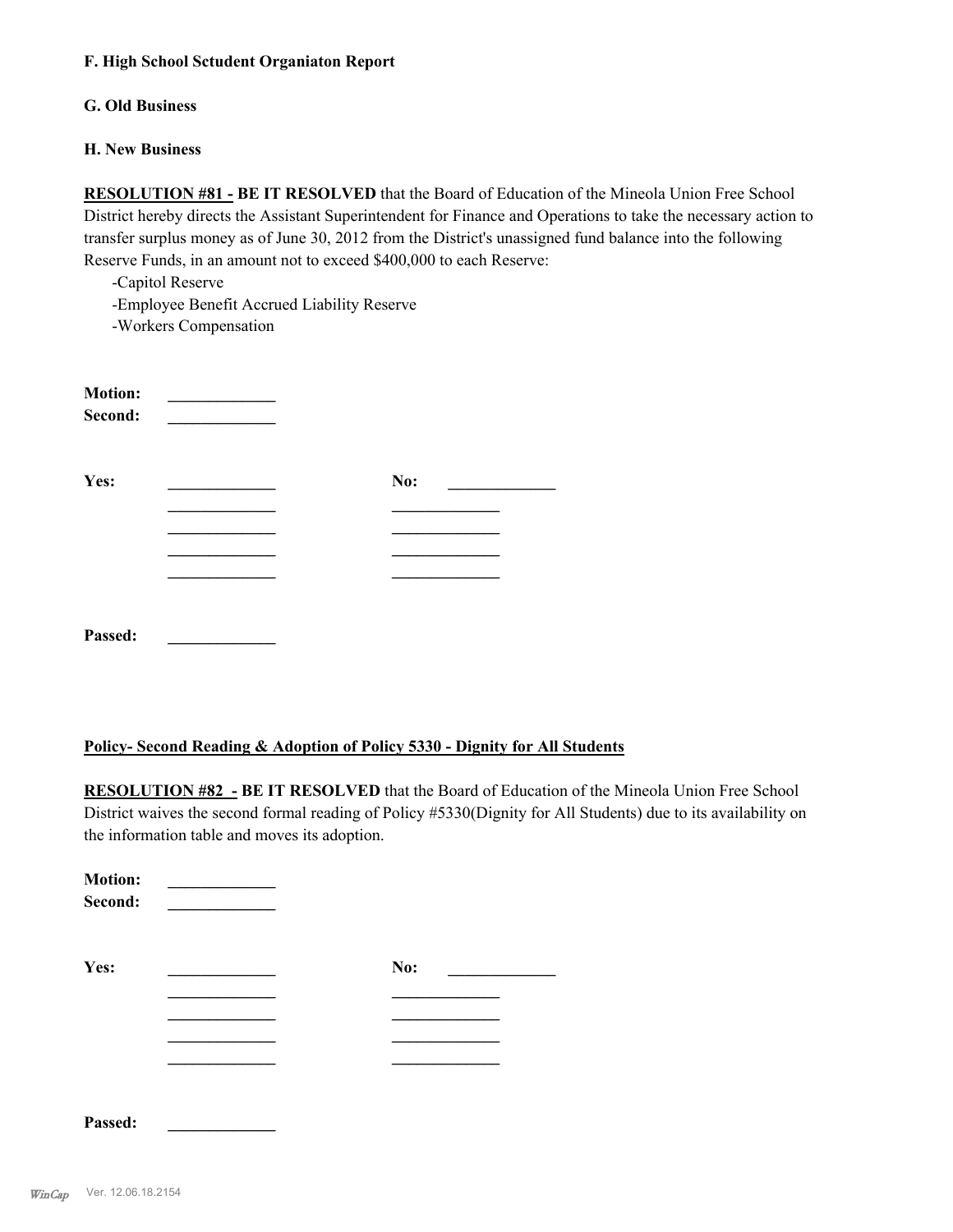#### **Policy- Second Reading & Adoption of Policy 5340 - Civility, Citizenship & Character Education**

**RESOLUTION #83 - BE IT RESOLVED** that the Board of Education of the Mineola Union Free School District waives the second formal reading of Policy #5340(Civility, Citizenship &Character Education) due to its availability on the information table and moves its adoption.

| <b>Motion:</b><br>Second: |     |
|---------------------------|-----|
| Yes:                      | No: |
|                           |     |
|                           |     |
|                           |     |
|                           |     |
| Passed:                   |     |

**RESOLUTION # 84 - BE IT RESOLVED** that the Board of Education of the Mineola Union Free School District repeals Policy # 0115 (Harassment and Bullying Policy; Revised 4/27/11) which will become obsolete with the adoption of Policies #5330 and #5340.

| <b>Motion:</b><br>Second: | <u> 1999 - Jan Jawa</u> |     |
|---------------------------|-------------------------|-----|
| Yes:                      |                         | No: |
|                           |                         |     |
|                           |                         |     |
|                           |                         |     |
| Passed:                   |                         |     |

**RESOLUTION #85 - BE IT RESOLVED** that the Board of Education herewith authorizes the Board President and the Superintendent of Schools to execute a certain agreement settling a putative Education Law §3020- a proceeding brought against a certain tenured employee named in such agreement. Said agreement has been reviewed by the Board of Education in Executive Session.

| <b>Motion:</b><br>Second: |     |
|---------------------------|-----|
| Yes:                      | No: |
|                           |     |
|                           |     |
|                           |     |
|                           |     |
| Passed:                   |     |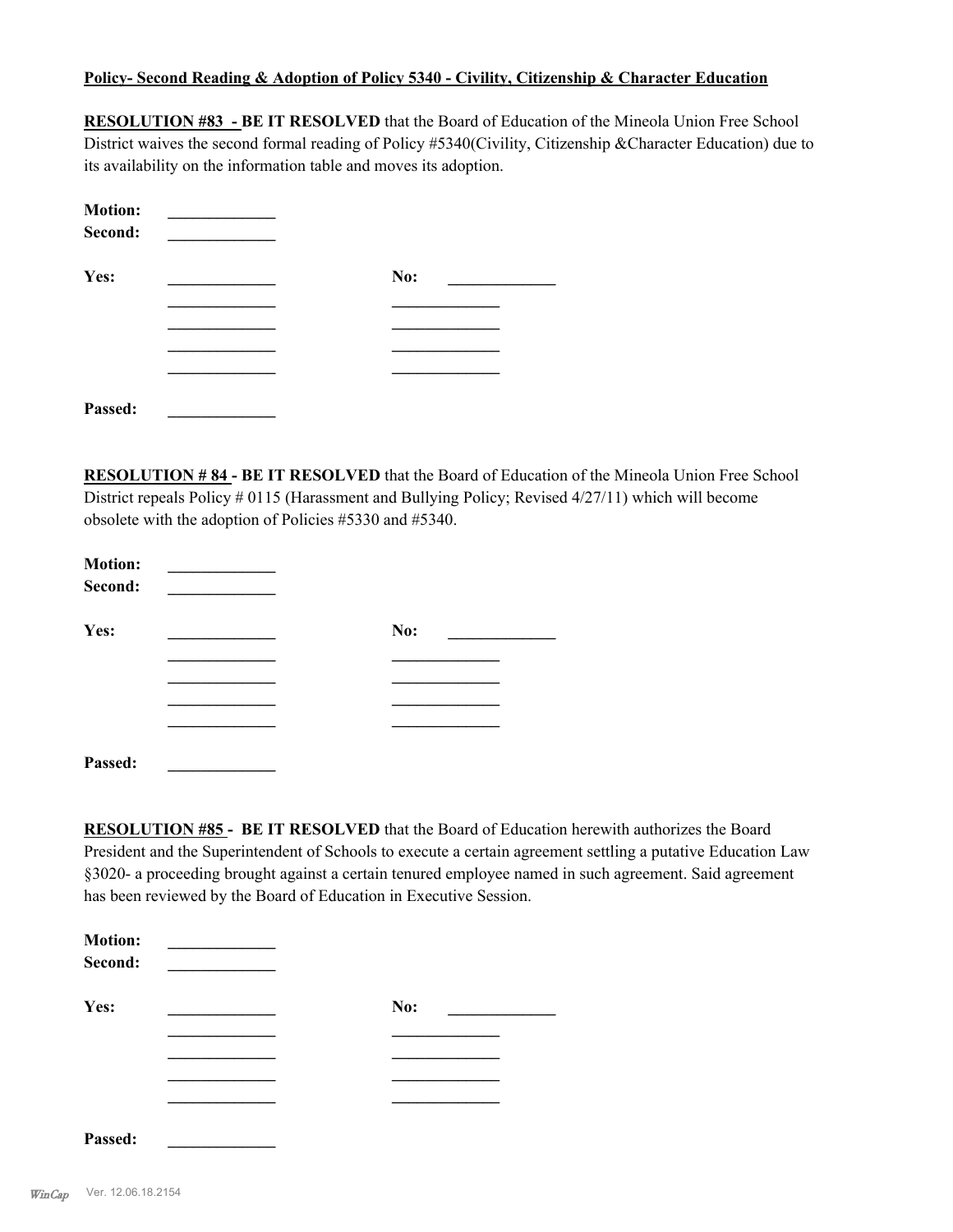**RESOLUTION #86- BE IT RESOLVED** that the Board of Education of the Mineola Union Free Sschool District hereby accepts the Corrective Action plan ("CAP") related to the 2011 Certified Financial Statements and hereby instructs the Assistant Superintendent for Finance and Operations to file such plan with the NYSED Office of Audit Services.

| <b>Motion:</b><br>Second: |     |  |
|---------------------------|-----|--|
| Yes:                      | No: |  |
|                           |     |  |
|                           |     |  |
|                           |     |  |
|                           |     |  |

**Passed: \_\_\_\_\_\_\_\_\_\_\_\_\_**

#### **I. Consensus Agenda**

**RESOLUTION #87-BE IT RESOLVED** that the Board of Education approves the consensus agenda items I.1.a.. through I.8.b., as presented.

| <b>Motion:</b><br>Second: |  |     |  |
|---------------------------|--|-----|--|
| Yes:                      |  | No: |  |
|                           |  |     |  |
|                           |  |     |  |
|                           |  |     |  |
|                           |  |     |  |

**Passed: \_\_\_\_\_\_\_\_\_\_\_\_\_**

# 1. **Accepting of Minutes**

That the Board of Education accepts the minutes of March 15, 2012 Business Meeting and March 29, 2012 Workshop Meeting as presented. a.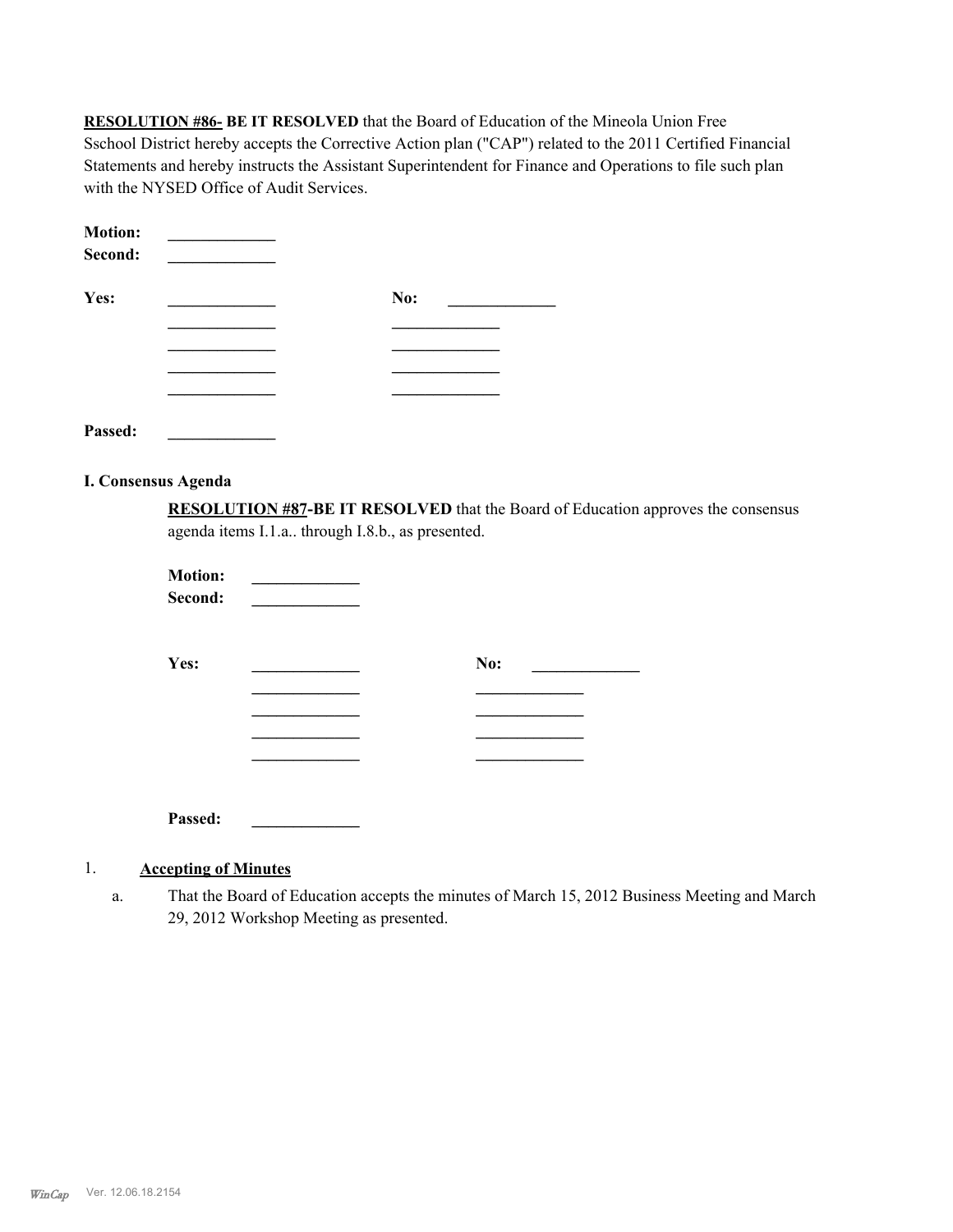# 2. **Instruction**

- a. Abolish Position
- That the Board of Educaion approves to abolish the following positions: 1.

One (1.0) FTE Elementary Principal Two (2.0) FTE Elemntary Teachers One (1.0) FTE Nurse One (0.5) FTE Pre-K Teacher

- b. Preferred Eligibility List
- That the Board of Education places the following excessed staff on the district Preferred Eligibility List from July 1,2012 to June 30, 2019: 1.

SueCaryl Fleichmann, Elementary Principal Jenny Amendolare, Elementary Teacher Iyla Wilson, Elementary Teacher Gina Amzler, Elementary Teacher

- c. Resignation(s)
- That the Board of Education accepts the resignation of George Mauer, Ed.D., Assistant Principal of the Middle School, effective June 29, 2012. 1.
- d. Leave(s) of Absence/Child Rearing
- That the Board of Education grants a request to Theresa Duignan, for a Leave of Absence, for child-rearing purposes, using accumulated sick days, starting approximately November 11, 2012. 1.
- That the Board of Education grants a request to Nicole Moriarty, for an unpaid leave of absence, for child-rearing purposes, effective July 1, 2012 to August 26, 2013. 2.
- e. Appointments Instruction
- The Board of Education approves the re-call of Maria Santangelo, from the Preferred Eligibility List, to the position of part time (.4) Home and Careers Teacher, effective September 1, 2012 to June 30, 2013. Salary: .4 of MA+60, Step 13, \$155,519 equalling \$46,208. 1.
- The Board of Education approves the appointment of Iyla Wilson, to the position of Leave Replacement Teacher, for Lisa Balogh-Richards at Meadow Drive, effective August 28, 2012 to June 30, 2013. Salary: MA, Step 7, \$85,523.00. 2.
- The Board of Education approves the appointment of Gina Amzler, to the probationary position of 1.0 FTE Special Education Teacher, effective September 1, 2012. Salary: MA, Step 6, \$82,406.00. Probationary Period: Septemer 1, 2012 to June 30, 2013. 3.
- Appointment(S) Sub Teacher per diem The Board of Education approves the addition of the following candidates to the Per Diem Substitute Teacher List at a daily rate of pay, \$90.00: f.

EMPLOYEE NAME EMPLOYEE CERTIFICATION 1. Laura Johnson Mathematics 7-12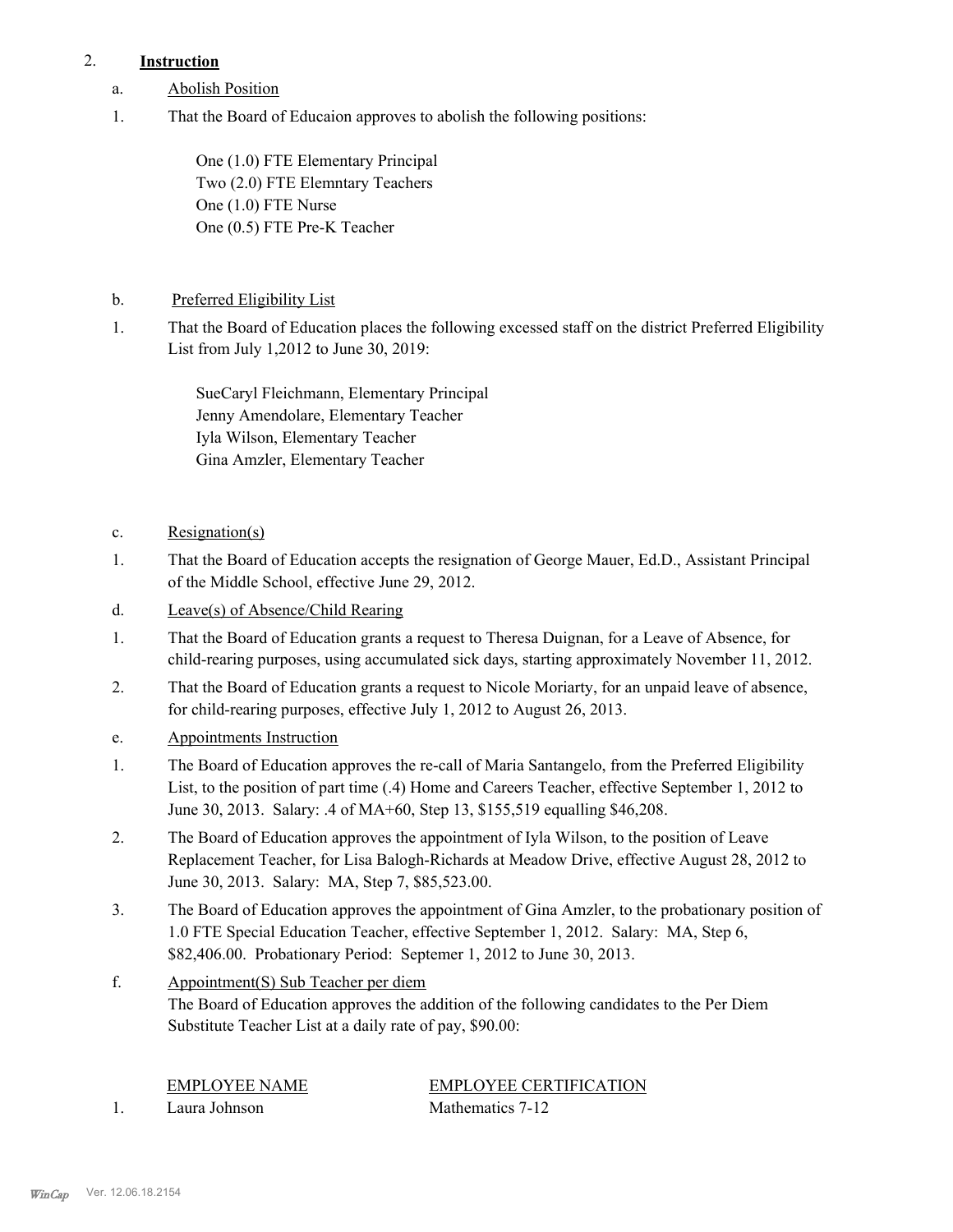Appointment(S) Summer Special Education g.

> That the Board of Education approves the following staff members for the Summer Special Education Program

|     |                   | <b>EMPLOYEE NAME</b>  | <b>STEP</b> | <b>STIPEND</b> |
|-----|-------------------|-----------------------|-------------|----------------|
| 1.  | Teacher           | Diana R. Kohl         | 3           | \$12,173.00    |
| 2.  | Teacher           | Melissa Koenig        | 3           | \$12,173.00    |
| 3.  | Teacher           | Janine M. Berto       | 3           | \$12,173.00    |
| 4.  | Teacher           | Greg Greer            | 3           | \$12,173.00    |
| 5.  | Psychologist      | Manuel A. Romero      | 3           | \$12,173.00    |
| 6.  | Teacher           | Stephen J. Mitchell   | 3           | \$12,173.00    |
| 7.  | PE Teacher        | Michael S. Robilotto  | 3           | \$12,173.00    |
| 8.  | Teacher           | Andrew T. Smith       | 3           | \$12,173.00    |
| 9.  | Teacher           | Brian Zorn            | 3           | \$12,173.00    |
| 10. | Teacher           | Meghan Nelson         | 3           | \$12,173.00    |
| 11. | Speech Teacher    | Diane L. Rodocker     | 3           | \$12,173.00    |
| 12. | Speech            | Erica Perez-Flowers   | 1           | \$10,361.00    |
| 13. | Speech PT teacher | Lauren S. Reiff       | 3           | \$6,086.00     |
| 14. | Speech PT teacher | Josiane Halilej       | 3           | \$6,086.00     |
| 15. | Teacher           | Kathryn E. Haberman   | 3           | \$12,173.00    |
| 16. | Occ Therapist     | Vasilis Nomikos       | 3           | \$12,173.00    |
| 17. | Teacher           | Sandra M. Smith       | 3           | \$12,173.00    |
| 18. | Nurse             | Donna M. Hasan        | 3           | \$12,173.00    |
| 19. | Teacher 1/2 day   | Christophe C. Friedel | 3           | \$6,086.00     |
| 20. | Teacher 1/2 day   | Bruce M. Vatske       | 3           | \$6,086.00     |

# h. **Juul Agreement**

BE IT RESOLVED THAT upon the recommendation of the Superintendent of Schools and upon the request of Bridget C. McCormick, Psychologist, the Board of Education of the Mineola Union Free School District hereby accepts a Juul agreement extending the probationary period of Bridget McCormick from September 1, 2012 to August 31, 2013.

# 3. **Instruction: Committee on Special Education**

That the Board of Education approves the CSE/CPSE/SCSE recommendations for programs and services for students with IEPs for the time period from 4/1/12 to 4/30/12.

# 4. **Instruction: Contracted**

a. That the Board of Education accepts the related services agreement between Diane Kopitowsky and the Mineola UFSD for the 2012- 2013 school year.

b. That the Board of Education accepts the related services agreement between Extraorinary Pediatrics, P.C. and the Mineola UFSD for the 2012- 2013 school year.

c. That the Board of Education accepts the Special Education Services Contract between Oceanside UFSD and the Mineola UFSD for the 2011- 2012 school year.

d. That the Board of Education accepts the related services agreement between Life's WORC and the Mineola UFSD for the 2012- 2013 school year.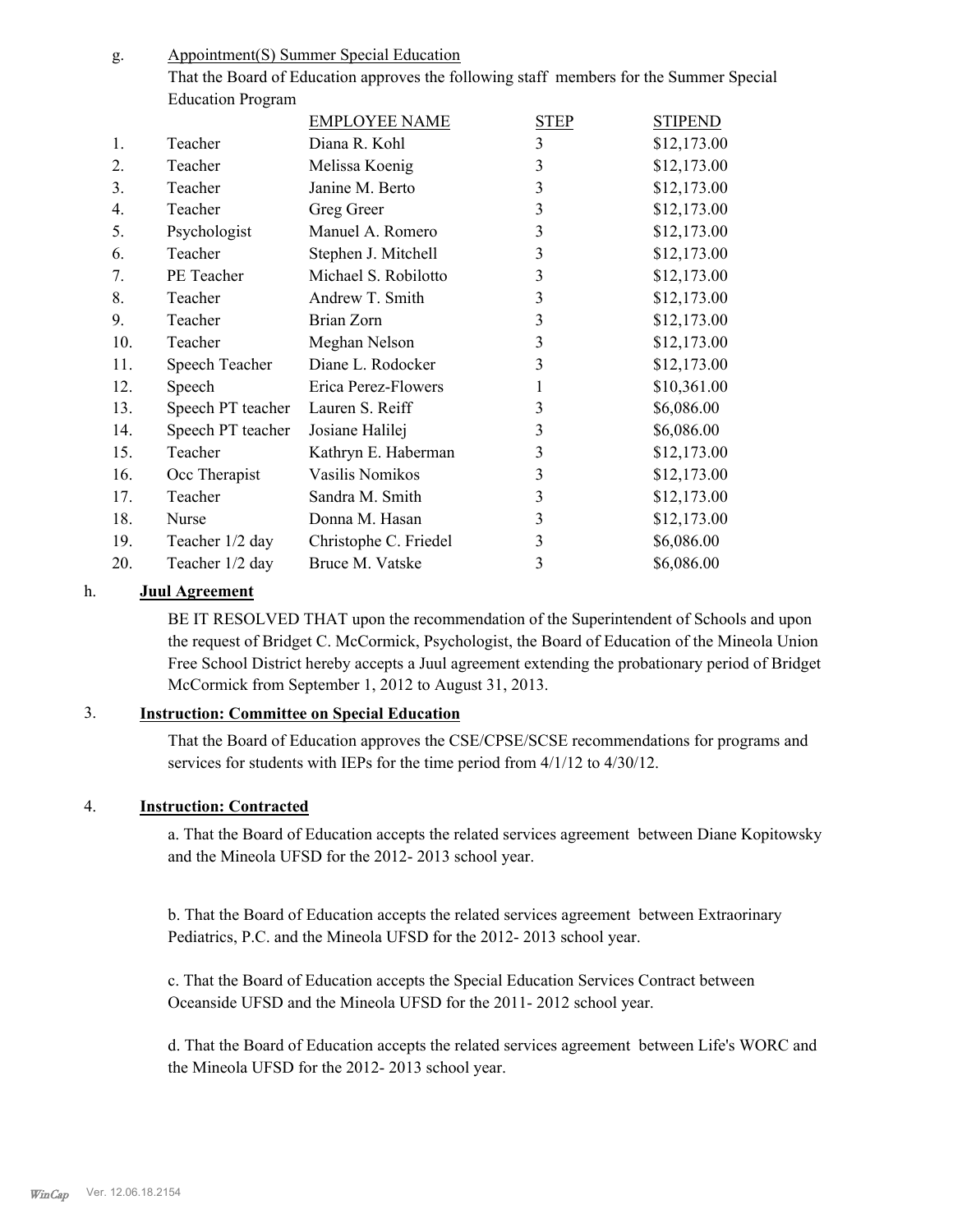e. That the Board of Education accepts the related services agreement/rider between All About Kids Evaluations & Therapy Services and the Mineola UFSD for the 2012-2013 school year.

f. That the Board of Education accepts the related services agreement/rider between Marion K. Salomon & Associates and the Mineola UFSD for the 2012- 2013 school year.

g. That the Board of Education accepts the related services agreement between Alternative Tutoring Inc.and the Mineola UFSD for the period of April 1, 2012 through June 30, 2013.

# 5. **Instruction: Other**

That the Board of Education approves the contract between the Mineola UFSD and the Labor Education & Community Service Agency, Inc. (LECSA), an employee assistance program, for services from July 1, 2012 to June 30, 2013. a.

# 6. **Civil Service**

- a. Appointments
- That the Board of Education approve the appointment of the following Summer Cleaners to begin work effective June 4, 2012 through August 17, 2012. Salary will be \$8.00 per hour: Robert Ryan Jr. 1.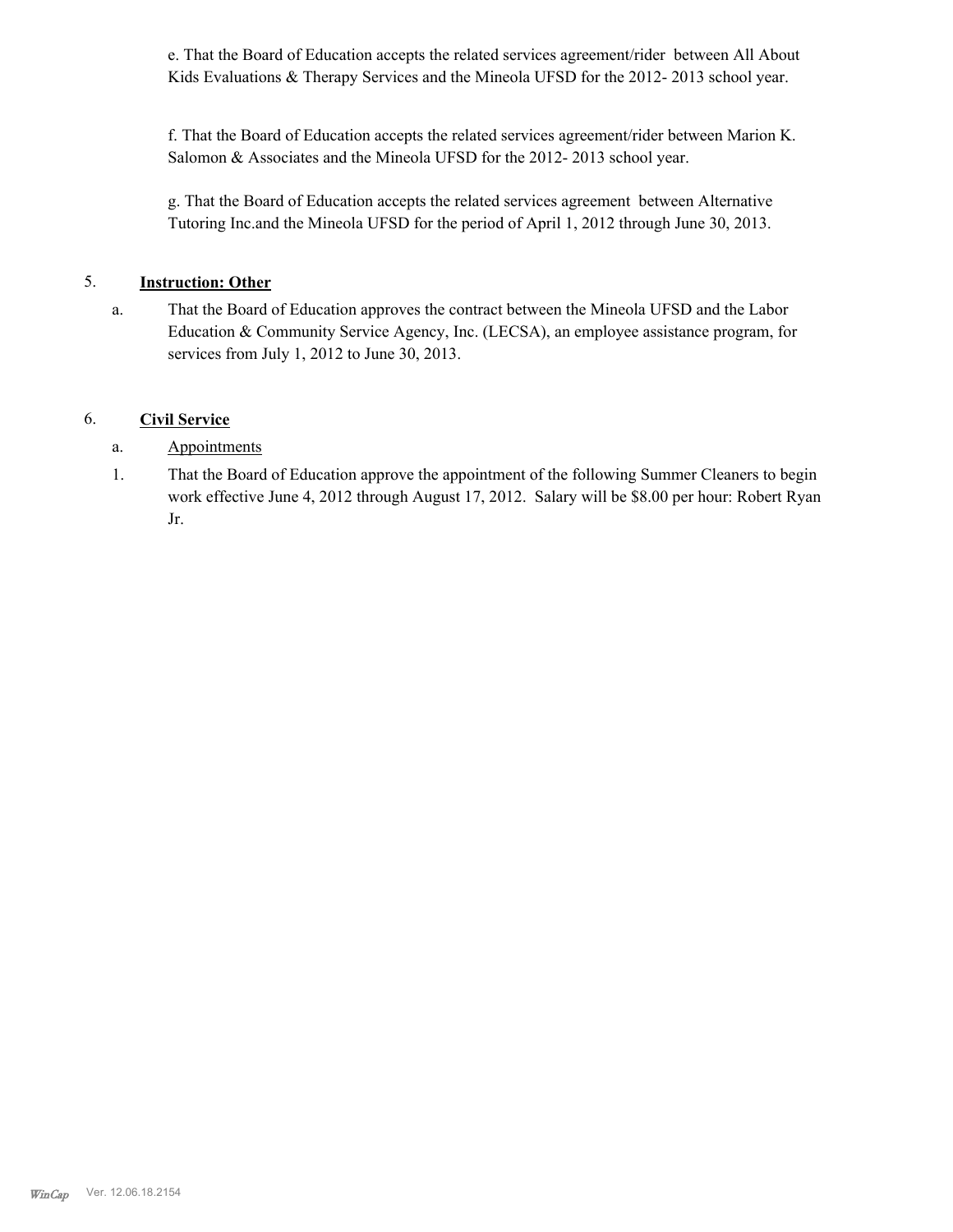That the Board of Education approve the appointments of the following Summer Cleaners to begin work effective July 2, 2012 through August 17, 2012. Salary will be \$8.00 per hour: 2.

> James Breslin Thomas Breslin Calbert Chan David Chung Anthony Cueter Andres David Colin Deady Matthew DePalma Robert Dwyer Jacob Escobar Robert Jordan Fredric Lang Kevin Merino Jill Mullane Thomas Mullane Steven Napolitano Justin Oommon Quinn Paggi Daniel Pinto Linda Quintino Tracy Reardon Alexandre Ribeiro Michael Romano Nicole Romano Jonathan Singer Frank Trivigno Craig Weber Kayla Farrell Joseph Murray Anthony Riccardi Juan Galvez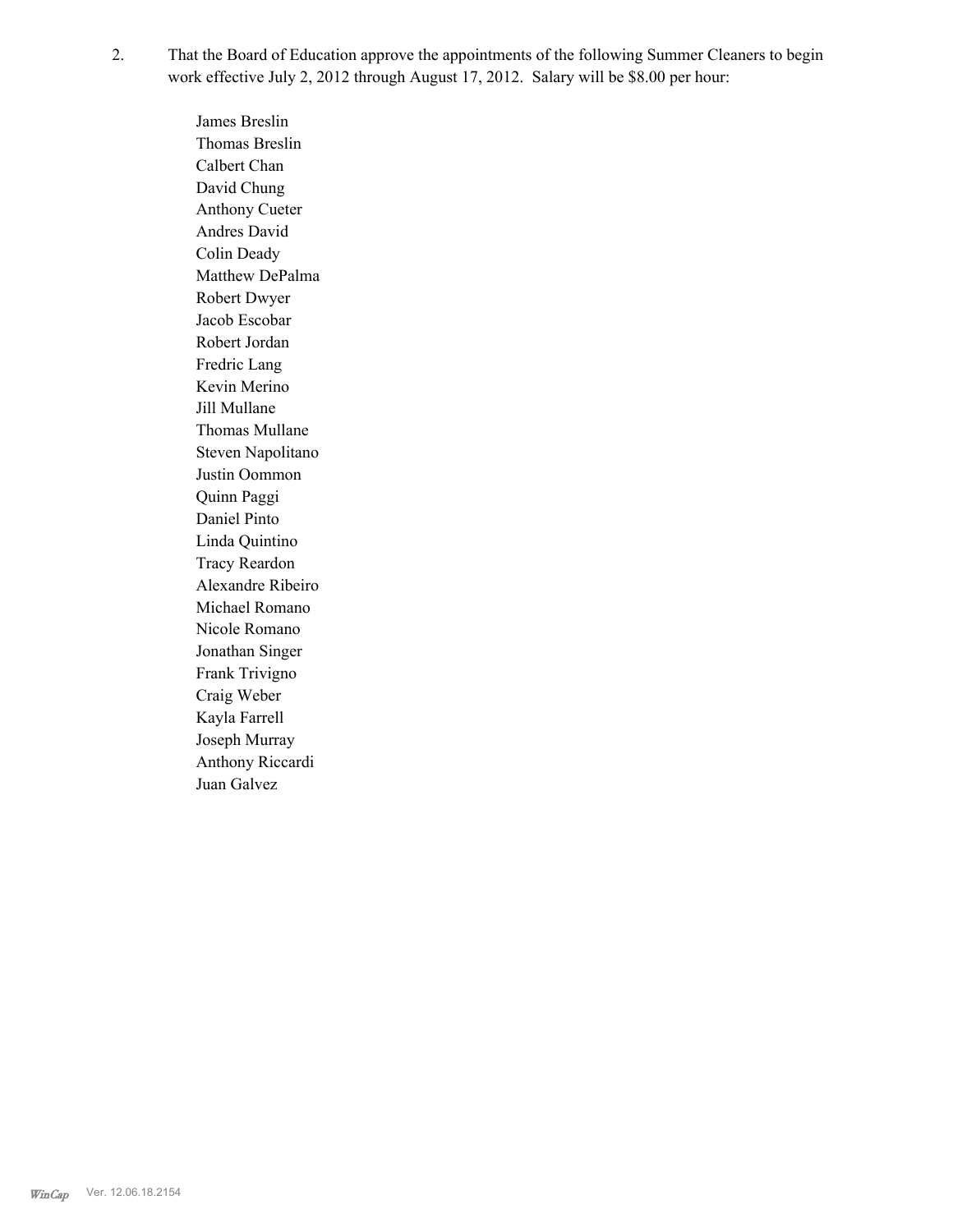That the Board of Education approve the following teacher aides for the Summer Special Education Program, effective July 2, 2012 through August 10, 2012. 3.

| Melanie Reif             | \$21.99 |                  |
|--------------------------|---------|------------------|
| Rosina Sarno             | 20.32   |                  |
| Diane Ricciardi          | 15.15   |                  |
| Sara Bond                | 31.09   |                  |
| Lorena Romano            | 23.86   |                  |
| Barbara Miller           | 26.55   |                  |
| Nina Mullane             | 16.36   |                  |
| Marilyn Pisano           | 26.55   |                  |
| Angela Hagan             | 16.36   |                  |
| Kathy Polumbo            | 19.81   |                  |
| Marianne Wachter         | 19.35   |                  |
| Marie Sallie             | 28.59   |                  |
| <b>Annette Karlewicz</b> | 31.09   |                  |
| Jacqueline Teemsma       | 27.26   |                  |
| Lynn Clifford            | 28.68   |                  |
| Donna LaRose             | 27.90   |                  |
| Gladys Cuzco             | 26.55   |                  |
|                          |         |                  |
| Evelyn Roser             |         | 37.38 (Clerical) |

That the Board of Education approve the following teachers-in-training for the Summer Special Education Program, effective July 2, 2012 through August 10, 2012. 4.

| Jennifer Vlavianos   | \$9.00 |
|----------------------|--------|
| Janine Miller        | 8.75   |
| Francesca Zito       | 8 75   |
| Danny McAree         | 8.75   |
| Laura Darmstad       | 9.00   |
| <b>Emily Mooney</b>  | 9.00   |
| Perry Llanes         | 8.75   |
| Samantha Stavish     | 8 75   |
| <b>Steve Gaffney</b> | 8.75   |
| Kelsey Napolitano    | 8.50   |
| Kelsey Bauman        | 8.50   |
|                      |        |

- b. Leave(s) of Absence
- That the Board of Education approve a paid Medical Leave of Absence to Alan Balestrieri, Groundsman, effective July 6, 2012, through August 31, 2012. 1.
- c. Excessing a Position
- That the Board of Education approves the excessing of Ian Hogg, Cleaner at the High School, effective June 30, 2012. 1.
- That the Board of Education approves the excessing of Thomas G. Leek, Cleaner at the Middle School, effective June 30, 2012. 2.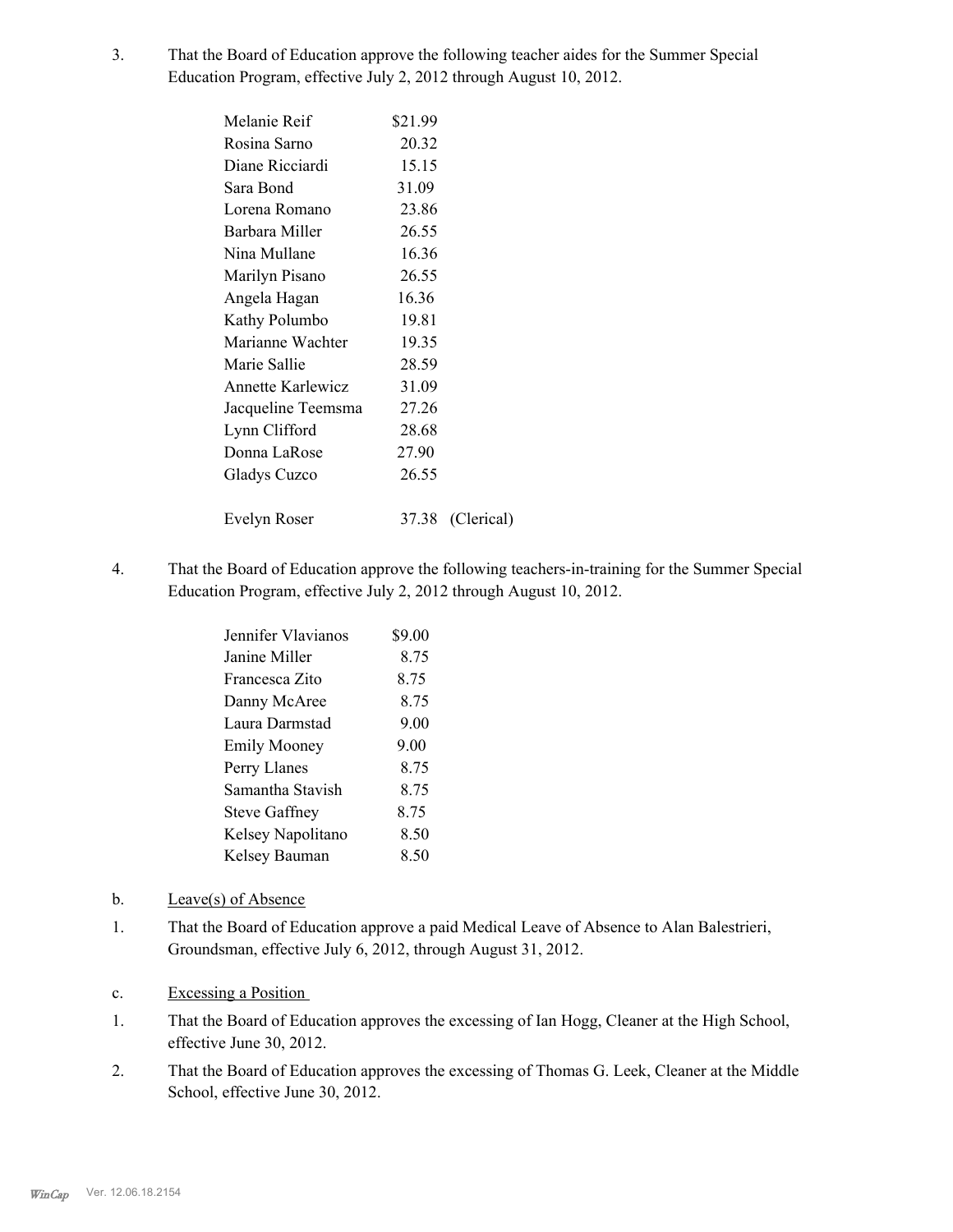#### Appointment(S) Summer HS d.

That the Board of Education approves the following summer workers for the High School effective July 1, 2012 throught August 30, 2012:

|               | <b>POSITION</b> | <b>EMPLOYEE NAME</b> | <b>SALARY</b> |
|---------------|-----------------|----------------------|---------------|
| $\mathbf{L}$  | Sr Typ Clk      | Patricia Derosa      | \$39.47/Hr.   |
| 2.            | Sr Typ Clk      | Jeanne M. Cribbin    | \$37.43/Hr.   |
| $\mathcal{R}$ | Student Worker  | Wendy Espinosa       | \$8.00        |

# 7. **Business /Finance**

# a. **Treasurer's Report**

That the Board of Education accepts the Treasurer's report for the period ending April 30, 2012 and directs that it be placed on file.

# b. **Approval of Invoices and Payroll**

That the Board of Education accepts the Invoices and Payroll for the period ending May 31, 2012

Warrant #21 \$ 1,927,396.26 Warrant #22 \$ 1,266,514.00 **TOTAL EXPENSES \$ 3,193,910.26**

PAYROLL #21 & #22 General  $$4,078,613.41$ F Fund \$ 81,311.60

# **TOTAL PAYROLL \$4,159,925.01**

# c. **Budget Appropriation Adjustment**

1. That the Board of Education approves the following budget transfer for \$66,000.00 from Interest TAN account 9760.700.00.7399 to Accounting Fees account 1325.444.00.0199, in order to pay H2M Architect fees for various projects.

2. That the Board of Education approves the acceptance of revenue in the amount of \$9,210.00 generated from Instrument Rental receipts and makes appropriation adjustments to the following Budget Code: 2110.416.00.2330.

# 8. **Business/Finance: Bids**

a. That the Board of Education approves the awarding of the Security Services bid for the 2012- 2013 school year to Knights Protection, the lowest responsible bidder, meeting all specifications.

b. That the Board of Education approves the awarding of the Bus Lease Bid for the 2012- 2013 school year to TD Bank, the lowest responsible bidder, meeting all specifications.